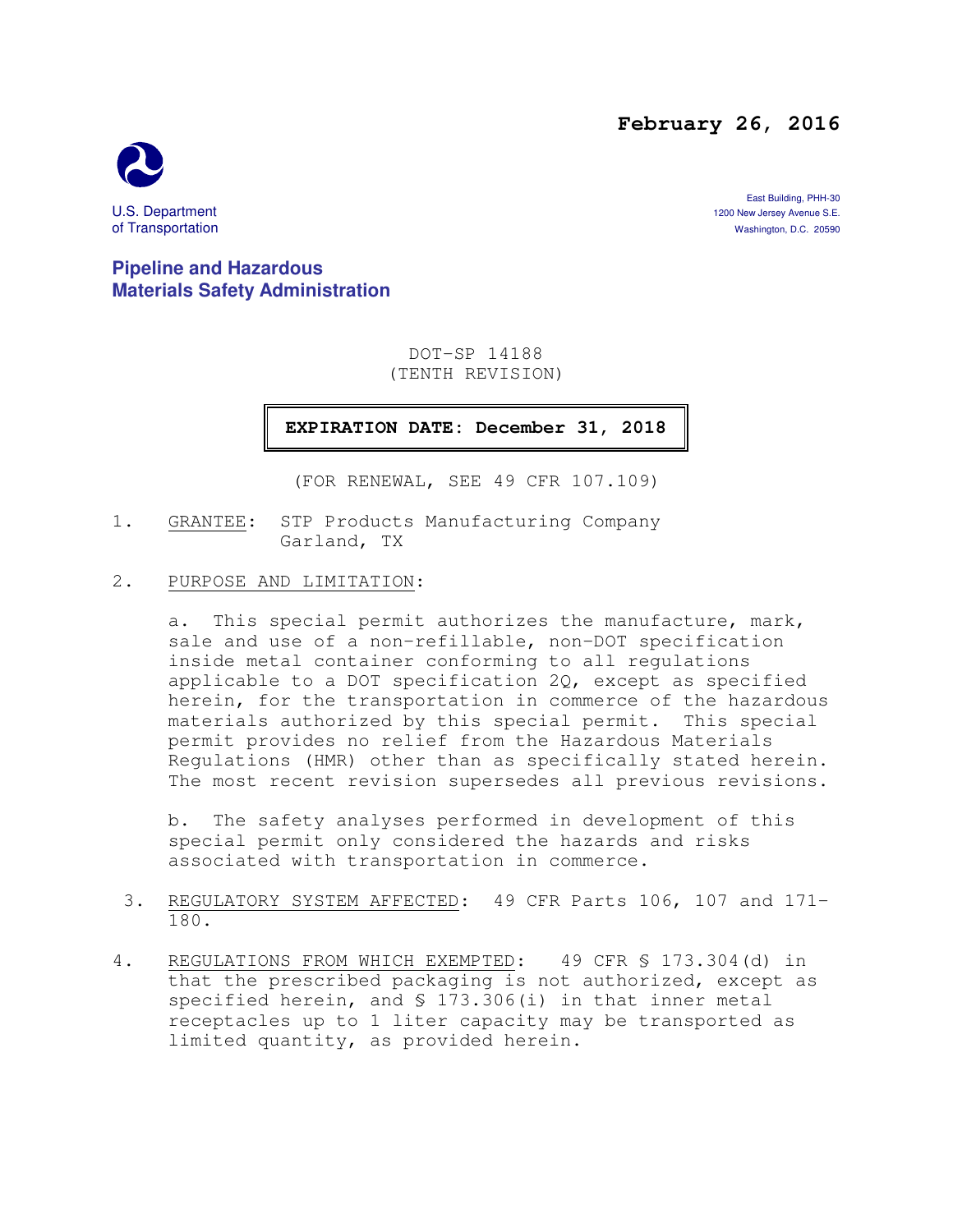# **February 26, 2016**

5. BASIS: This special permit is based on the application of IDQ Operating, Inc. dated January 13, 2015, submitted in accordance with § 107.109 and additional information dated January 25, 2016.

| Hazardous Materials Description                           |                              |                               |                  |
|-----------------------------------------------------------|------------------------------|-------------------------------|------------------|
| Proper Shipping Name                                      | Hazard<br>Class/<br>Division | Identi-<br>fication<br>Number | Packing<br>Group |
| 1, 1, 1, 2 Tetrafluoroethane<br>or Refrigerant gas R 134a | 2.2                          | UN3159                        | N/A              |
| Consumer commodity, as<br>appropriate *                   | $ORM-D$                      | None                          | N/A              |

#### 6. HAZARDOUS MATERIALS (49 CFR 172.101):

\* This proper shipping name authorized until December 31, 2020.

#### 7. SAFETY CONTROL MEASURES:

a. PACKAGING - Prescribed packaging is a non-refillable, non-DOT specification inside metal container conforming to Interdynamics Incorporated drawing numbers ID-LC-001 and ID-LC-001.1b on file with the Office of Hazardous Materials Safety Approvals and Permits Division (OHMSAPD) and DOT Specification 2Q (§ 178.33a), except as follows:

§ 178.33a-2 Type and size.

 $(a) * * * *$ 

(b) The capacity of the containers manufactured under this special permit may not exceed 1 liter (61.0 cubic inches; 33.8 fluid ounces). The maximum diameter may not exceed 3.0 inches.

§ 178.33a-7 Wall thickness.

(a) The minimum wall thickness for containers manufactured under this special permit must be 0.019 inch for aluminum containers and 0.011 inch for steel containers.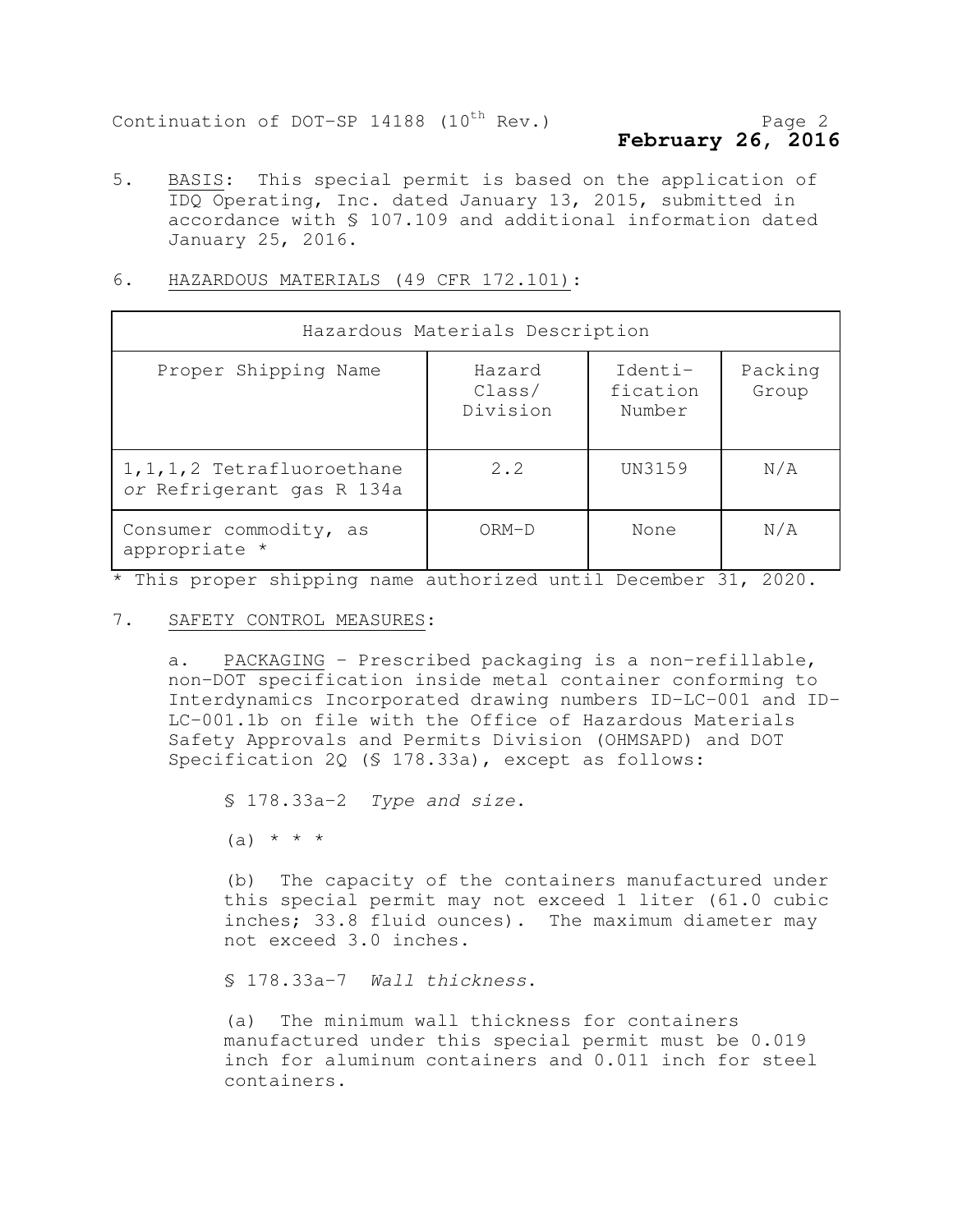Continuation of DOT-SP  $14188$  (10<sup>th</sup> Rev.) Page 3 **February 26, 2016** 

§ 178.33a-8 Tests.

(a) One out of each lot of 25,000 containers or less, successively produced per day, shall be pressure tested to destruction and must not burst below 380 psig. The container tested shall be complete with end assembled.

(b)  $*$   $*$   $*$ 

§ 178.33a-9 Marking.

 $(a) * * * *$ 

(1) Containers must be marked "DOT-SP 14188" in lieu of "DOT 2Q".

 $(2)$  \* \* \*

b. TESTING - Prior to shipment, each completed container must be heated until the pressure in the container is equivalent to the equilibrium pressure of the lading at 130  $\textdegree$ F. Lading equilibrium pressure may not exceed 205 psig at 130  $\mathrm{F}$ . Acceptable containers must show no evidence of leakage, distortion or other defect.

c. OPERATIONAL CONTROLS Each packaging must be prepared and shipped in accordance with the following:

(1) The liquid content of the lading may not completely fill the container at 130  $\mathrm{^{\circ}F}.$ 

(2) The container must be packed in a strong outside packaging as prescribed in § 173.301(a)(9).

(3) Until December 31, 2020, containers filled with a material meeting the definition of a "consumer commodity" in § 171.8 may be renamed "consumer commodity", reclassed as an ORM-D material and transported in accordance with § 173.306(i)(2). The outside packagings are not required to be marked "INSIDE CONTAINERS COMPLY WITH DOT-SP 14188".

(4) Containers authorized under this special permit may be transported as limited quantities in accordance with § 173.306(i). The outside packagings are not required to be marked "INSIDE CONTAINERS COMPLY WITH DOT-SP 14188".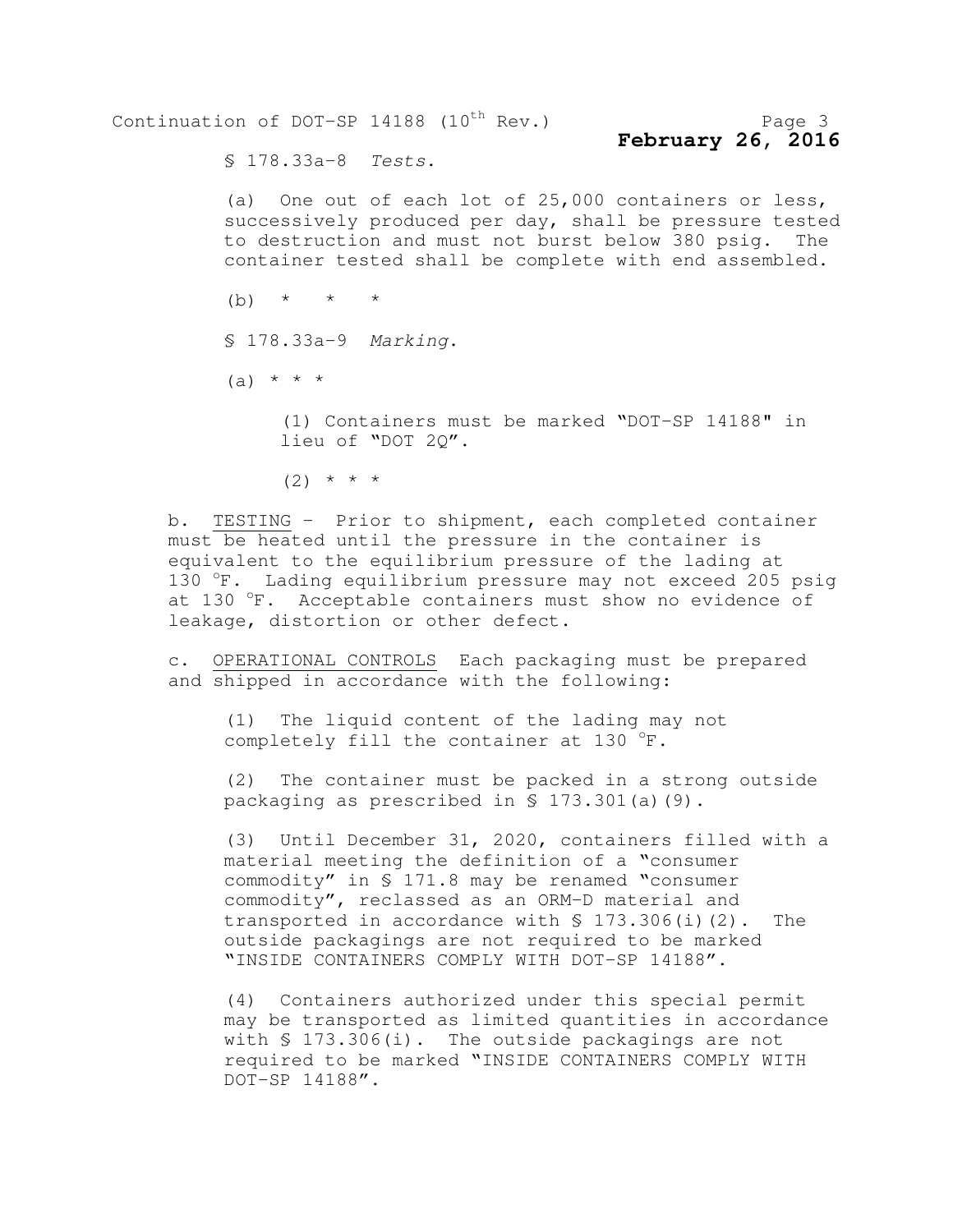Continuation of DOT-SP  $14188$  ( $10^{th}$  Rev.) Page 4

$$
\begin{array}{c}\n\text{February } 26, \text{ 2016}\n\end{array}
$$

d. MARKING - For containers that are transported by aircraft, each outside packaging must be marked "INSIDE CONTAINERS COMPLY WITH DOT-SP 14188".

#### 8. SPECIAL PROVISIONS:

a. In accordance with the provisions of Paragraph (b) of § 173.22a, persons may use the packaging authorized by this special permit for the transportation of the hazardous materials specified in paragraph 6, only in conformance with the terms of this special permit.

b. A person who is not a holder of this special permit, but receives a package covered by this special permit, may reoffer it for transportation provided no modification or change is made to the package and it is offered for transportation in conformance with this special permit and the HMR.

c. A current copy of this special permit must be maintained at each facility where the package is offered or reoffered for transportation.

d. Each packaging manufactured under the authority of this special permit must be either (1) marked with the name of the manufacturer and location (city and state) of the facility at which it is manufactured or (2) marked with a registration symbol designated by the Office of Hazardous Materials Special Permits and Approvals for a specific manufacturing facility.

e. A current copy of this special permit must be maintained at each facility where the package is manufactured under this special permit. It must be made available to a DOT representative upon request.

- 9. MODES OF TRANSPORTATION AUTHORIZED: Motor vehicle, rail freight, cargo vessel, and cargo only aircraft.
- 10. MODAL REQUIREMENTS: A current copy of this special permit must be carried aboard each aircraft and cargo vessel used to transport packages covered by this special permit. The shipper must furnish a current copy of this special permit to the air carrier before or at the time the shipment is tendered.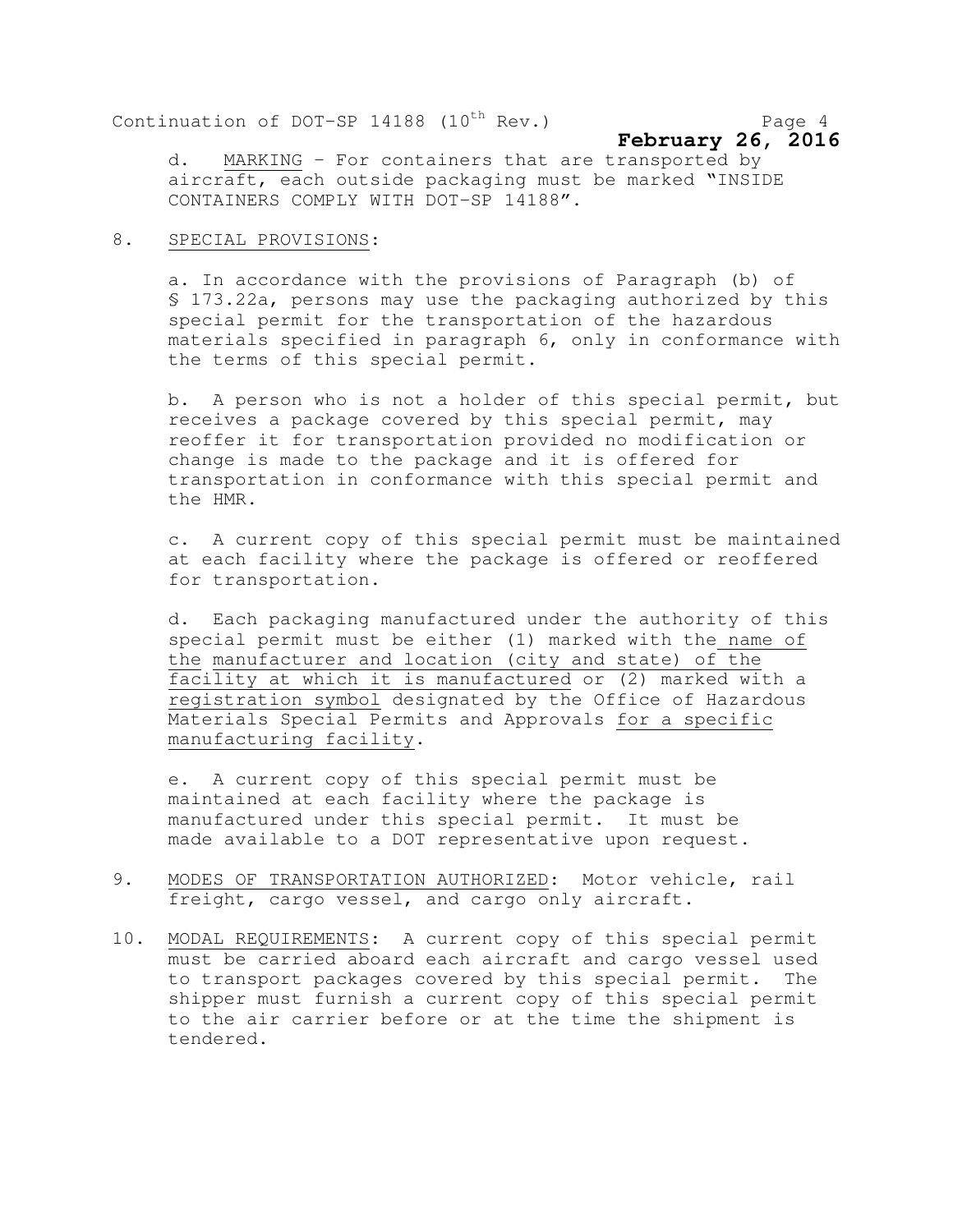Continuation of DOT-SP 14188  $(10^{th}$  Rev.) Page 5

- 11. COMPLIANCE: Failure by a person to comply with any of the following may result in suspension or revocation of this special permit and penalties prescribed by the Federal hazardous materials transportation law, 49 U.S.C. 5101 et seq:
	- o All terms and conditions prescribed in this special permit and the Hazardous Materials Regulations, 49 CFR Parts 171-180.
	- o Persons operating under the terms of this special permit must comply with the security plan requirement in Subpart I of Part 172 of the HMR, when applicable.
	- o Registration required by § 107.601 et seq., when applicable.

Each "Hazmat employee", as defined in § 171.8, who performs a function subject to this special permit must receive training on the requirements and conditions of this special permit in addition to the training required by §§ 172.700 through 172.704.

No person may use or apply this special permit, including display of its number, when this special permit has expired or is otherwise no longer in effect.

Under Title VII of the Safe, Accountable, Flexible, Efficient Transportation Equity Act: A Legacy for Users (SAFETEA-LU)—"The Hazardous Materials Safety and Security Reauthorization Act of 2005" (Pub. L. 109-59), 119 Stat. 1144 (August 10, 2005), amended the Federal hazardous materials transportation law by changing the term "exemption" to "special permit" and authorizes a special permit to be granted up to two years for new special permits and up to four years for renewals.

12. REPORTING REQUIREMENTS: Shipments or operations conducted under this special permit are subject to the Hazardous Materials Incident Reporting requirements specified in 49 CFR §§ 171.15 Immediate notice of certain hazardous materials incidents, and 171.16 Detailed hazardous materials